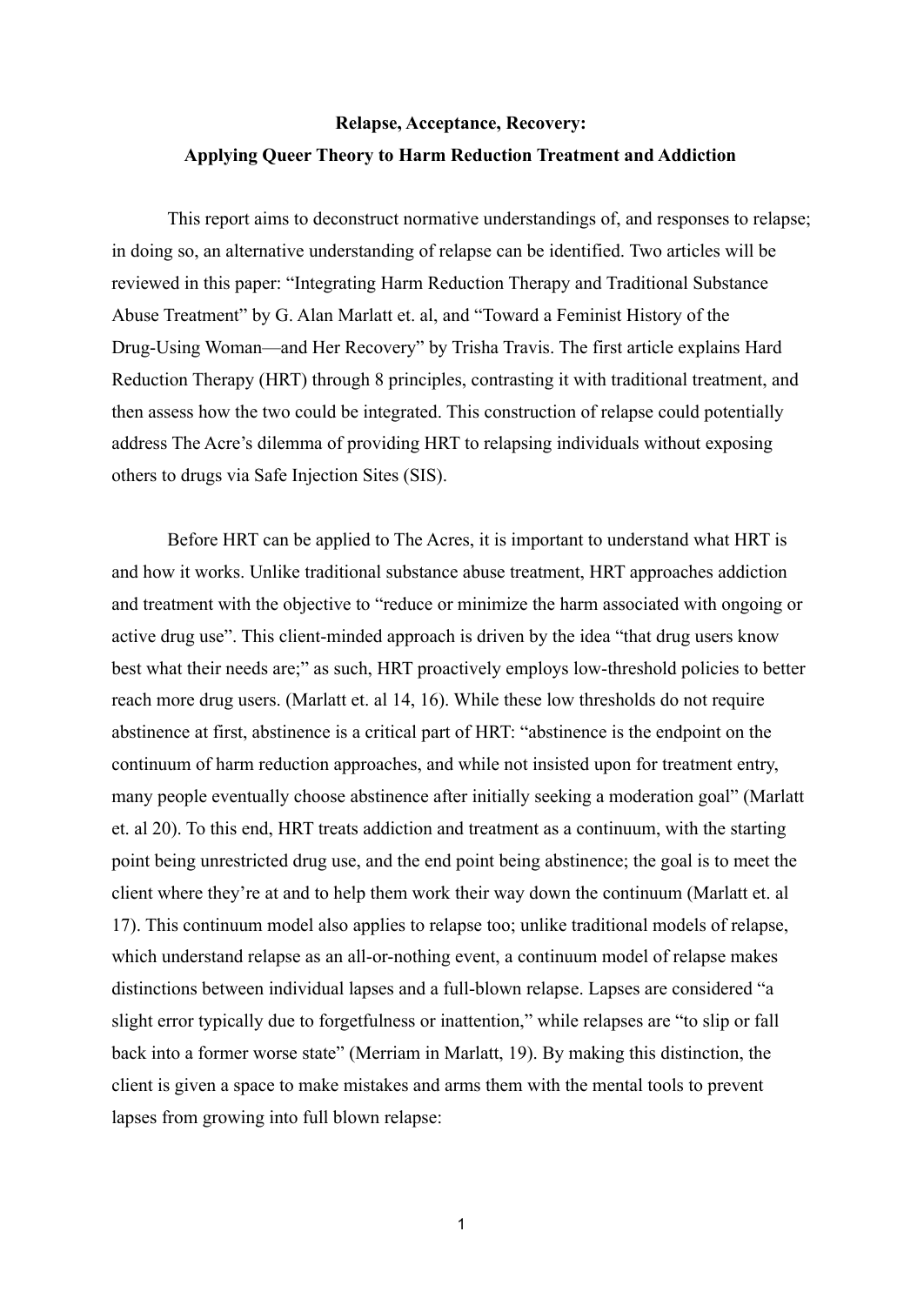It is a relapse prevention model (Marlatt & Gordon 1985) that suggests the probability that a lapse will turn into a full-blown relapse depends in part on the individual 's emotional and cognitive reactions to the slip and his or her ability to use coping skills to escape the situation and limit continued use. While it may be the natural course for many unchecked lapses to eventuate in relapse, a relapse prevention therapy (RPT) approach demonstrates that lapses can be contained and damage control exercized before they reach a full-blown relapse. Along with other cognitive and behavioral interventions, the RPT model helps both clients and practitioners make an important distinction between a lapse or slip and a relapse, allowing for a more hopeful, tolerant, and compassionate way to handle the problem of relapse in substance abuse treatment. (Marlatt et. al 19)

Ultimately, both lapse and relapse are viewed as temporary setbacks that are expected to occur during a normal and healthy recovery process.

With this understanding in mind, the Acres could better provide to clients by thinking about where it's mission exists along this continuum. If on-site SIS endanger the abstinence of recovered/still-recovering addicts, then Relapse Prevention Therapy could be a powerful tool to help relapsing individuals resolve their relapse without having to be removed from their communities; further research must be done to assess if this is a viable option.

The second article, "Toward a Feminist History of the Drug-Using Woman—and Her Recovery," analyzes the history of substance abuse and treatment, and how that history impacts treatment today. It starts by articulating how Victorian gender models and politics have be fundamental in disadvantaging and excluding marginalized people from accessing treatment. As Travis surmises:

Substance abuse as such, despite professions to the contrary by the biomedical establishment, remains a poorly understood and largely unstable concept, inextricably intertwined with the politics of respectability…the US has practically no feminist theory of substance abuse, much less a feminist theory and practice of treatment/recovery. (212).

2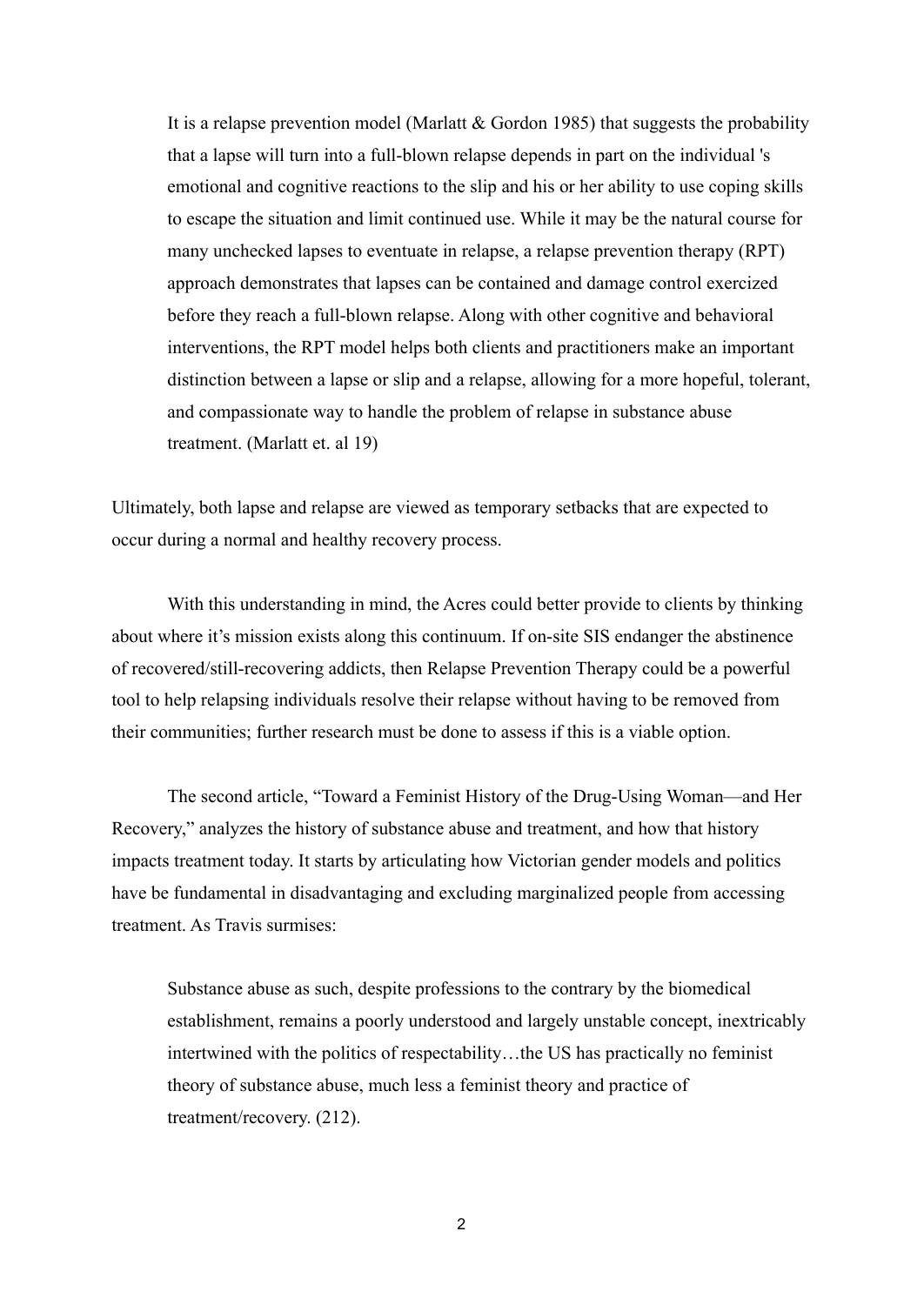This connection begins in the late  $19<sup>th</sup>$  century with the rise of urbanization and capitalism; alcohol and substance consumption rose in response to the social upheaval at the time. As a social problem, gender roles shaped the social conventions around drug use (Travis 213). The rise of Alcoholics Anonymous (AA) popularized a disease-based model of alcoholism, dispelling the idea of addiction as a moral failing; however, this model privileged men at the cost of marginalized people: "by claiming white men from the respectable classes as their primary constituency, the modern alcoholism movement tacitly distanced itself from nonwhite, nonrespectable drugs users" (Travis 216, McClellan in Travis 218). This distancing impacted the development of narcotics treatment, which "grew out of AA, but they abandoned the disease concept and its associated respectability politics —while retaining its gender bias" (Travis 219). With the advent of the War on Drugs in the 1970s, women's substance abused was made invisible by the flawed data that policy makers used (Travis 223). In response to this, Second Wave Feminists developed trauma theory through their work with female drug users: "substance use should be recognized as a means of coping with trauma and that trauma should be recognized as a potential complicating factor in treatment" (Travis 224); yet, when studying how this theory is applied to women's residential programs, scholars take note of the aggressive tactics used to rehabilitate women:

[Some women's residential programs] require an aggressive intervention the staff calls "getting gut-level." This entails recognizing through confrontational therapy (individual and group) that not merely their own habits of mind, but also their communities, romantic partnerships, and families are toxic sites of wounding— and then disavowing them as such…"the trauma framework" used at WTS plays "a key part of the program's construction of women as addicted to punishment (McKim in Travis 229).

While this treatment is grim, McKim theorizes that the destructive nature of this therapy is due to the fact that residential programs are unable to change normative society directly; reshaping women to fit normative gender roles might seem to be the only option available (Travis 230). Treatment for drug use continues to be entangled in respectability politics; paradoxically, it is as if for an individual to end their substance abuse, they must become a socially respectable person that is worth saving.

3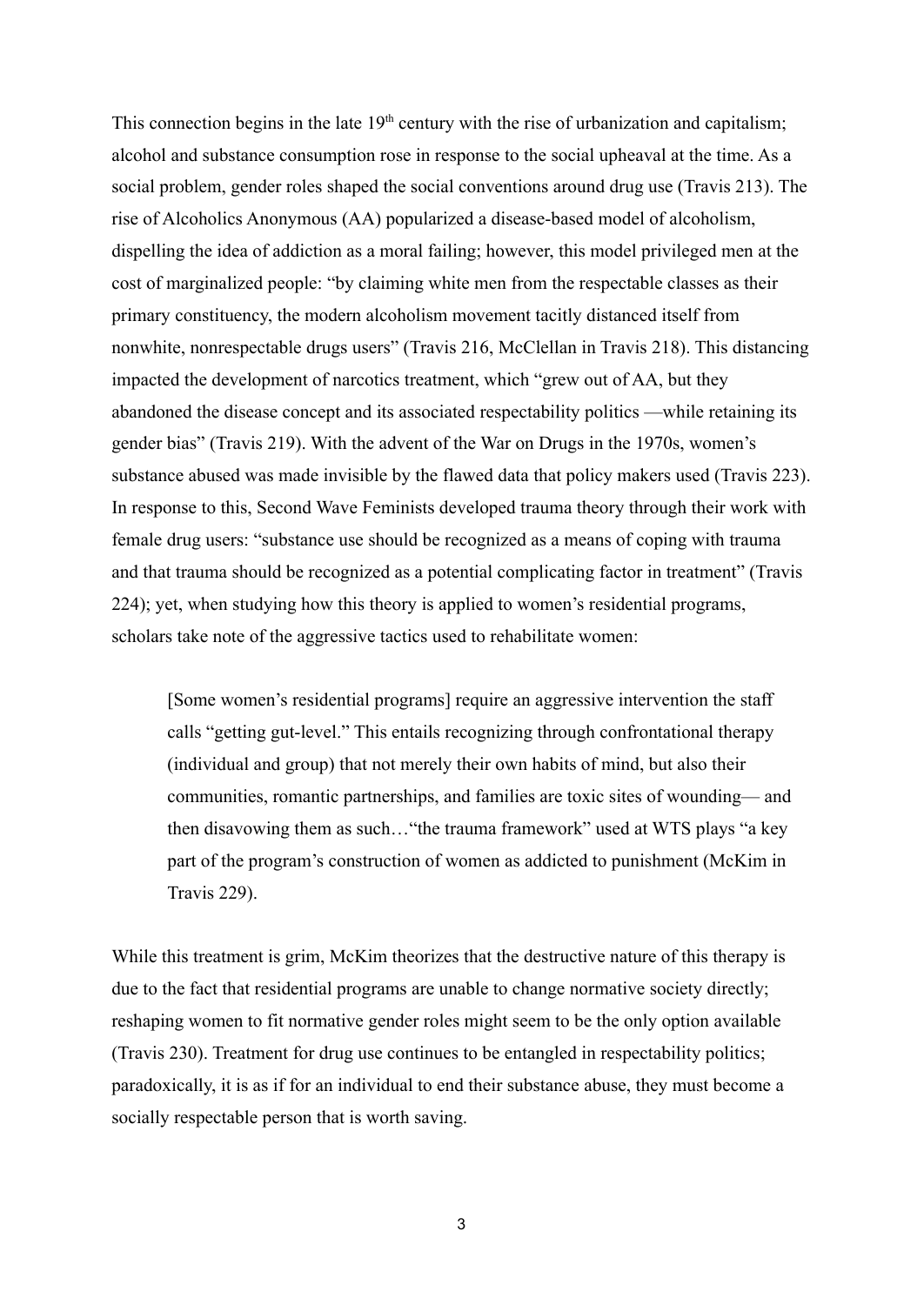The Acres will be influenced by the same social forces that have shaped drug policy so far. As an affordable housing community by and for recovering individuals, The Acres (especially residents of the community) also has the opportunity to displace the respectability politics that hamstring meaningful recovery. HRT centres the client's needs, so conforming to normative social roles would not be prerequisite to treatment. To go a step beyond, the Acres could become a community that continues to provide opportunities for clients even post-recovery; job opportunities and other on-site ventures could integrate and enable individuals to support themselves while remaining in a space that does not impose the same normative social roles that harmed them in the first place. It is imperative that The Acres considers not just where it is positioned physically, but where it exists within a living history, a history that will continue to shape substance abuse treatment and the people who undergo it.

### **The (Re)-Envisioning of the Relapse**

This section of our project focuses on how we can facilitate any members of The Acres who may have experienced a relapse in their sobriety, left The Acres, and then returned back to continue working with The Acres. I will examine what framework we can apply to support these individuals in their return to The Acres, their community, while also considering the sobriety and safety of our other members.

Substance use is an ongoing global issue, with Canada, like many other countries, currently experiencing an opioid crisis. There has been a rapid increase in hospitalisations due to substance use in recent years. In the province of Alberta, as displayed in the graph below, 1,144 deaths in 2020 have been linked to opioid overdose, out of a total of 6,214 nationwide (Statista, 2021). At The Acres we are in direct contact with individuals who may have experienced heavy substance use and are now aiming to stop or significantly reduce their usage. This journey is not easy, nor straightforward. Therefore we must ask ourselves, what can we do to support our fellow members at The Acres?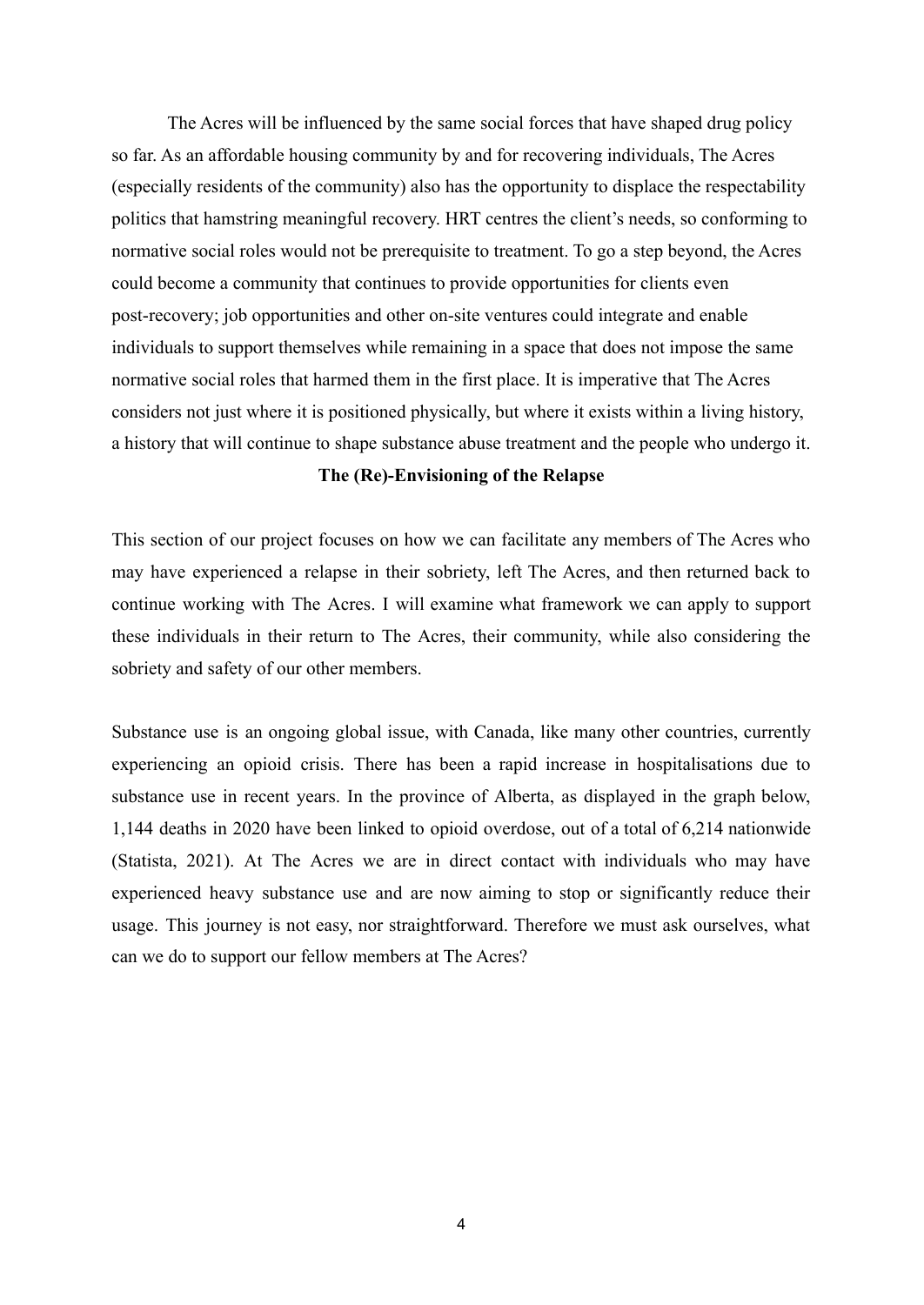

Figure 1: 'Number of Opioid Overdose Deaths in Canada in 2020, by Province' Source: Statista, 2021

A sense of shame, guilt and failure are some of the most commonly cited feelings associated with relapse (Osten and Switzer, 2013). This can in part arise from worries of letting oneself or ones loved ones down during a journey from substance use to recovery. A relapse is often seen as a sign of a person's inability to recover from substance use. However, if we tell a person in recovery they are a failure this may lead the individual to feel as though they cannot recover, and then question why they should even continue trying. This line of thought can be very destructive to a person's confidence in their recovery, perhaps leading to further relapses in the future (Osten and Switzer, 2013). Additionally, it can be argued that these feelings may also stem from societal pressure to succeed, where substance use itself and any associated relapses are deemed "failings". Should a relapse be seen as a failure? What could it mean for members at The Acres who have experienced a relapse if we re-envisioned our understanding of this?

At this point introducing queer theory could be very helpful. In his book 'The Queer Art of Failure' Jack Halberstam (2011) turns our interpretation of failure on its head by describing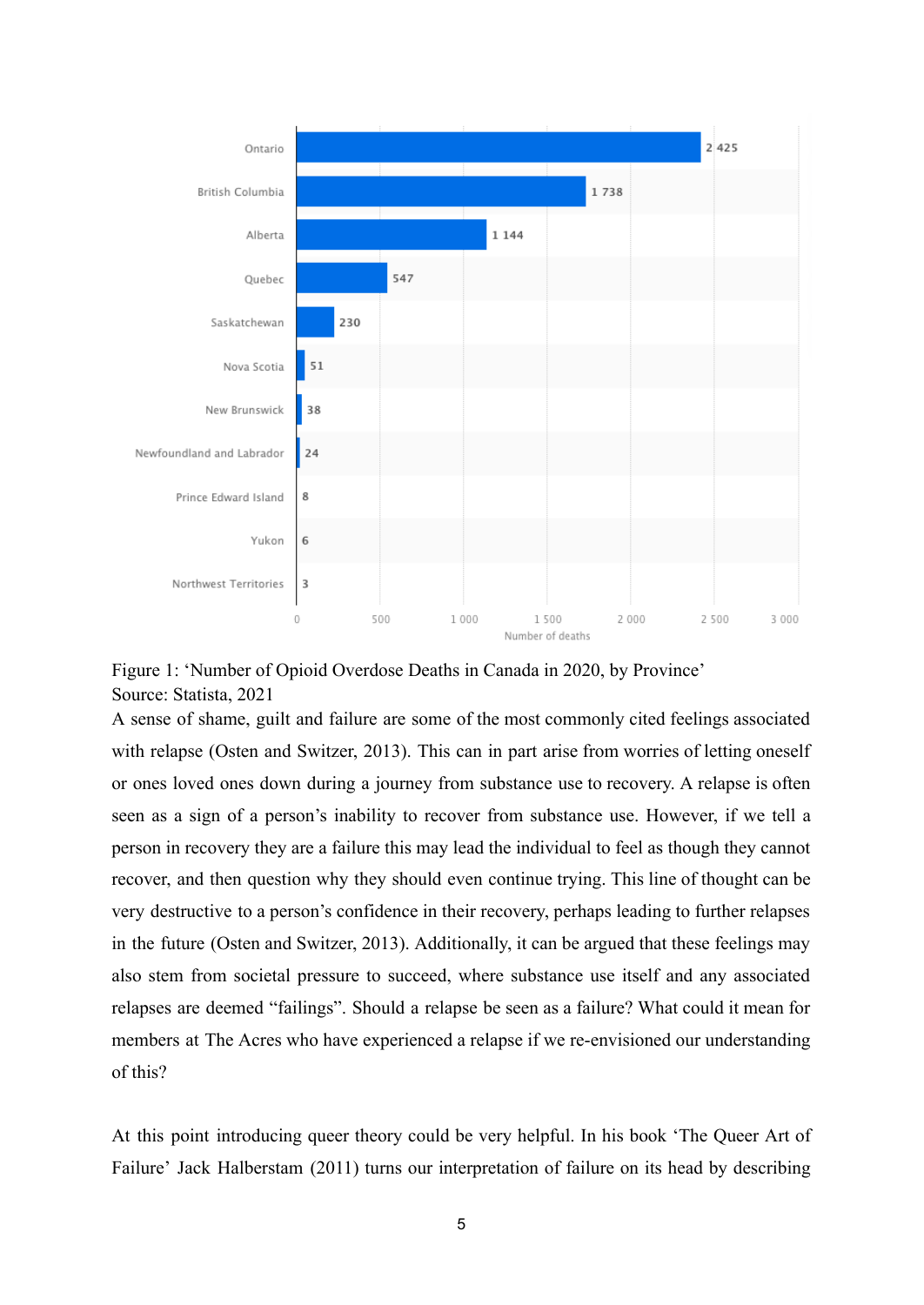failure as something productive, essentially "queering" our understanding of what it means to fail. In our society, a life without substance use is viewed as the "norm" and being successful is something we are taught to desire. When we talk about success it is meant in the traditional sense, by working full time, increasing economic growth and an economy's gross domestic product. However, when a person does not achieve this they are labelled "unproductive", having "failed" and looked down upon by others. Halberstam (2011) takes this idea of failure and examines it under the lens of low theory, which can be used to undermine heteronormative definitions of success we are taught from birth by our family, peers and society at large. Halberstam (2011) argues that failure to live up to these societal standards which support our system of capitalism may not and should not be such a terrible thing.

*'Failing, losing, forgetting, unmaking, undoing, unbecoming, not knowing may in fact offer more creative, more cooperative, more surprising ways of being in the world'* (Halberstam,

 $2011:2$ ).

Is it possible to be productive and successful outside the realm of capitalist greed? I would argue that firstly a person's value should never be defined by their productivity or apparent successfulness. Furthermore, using low theory, it is clear to me that our community at The Acres is a perfect example of how an individual can be just as productive and successful in their own alternative ways. Our members come from many walks of life which can all be deemed "failings" in the conventional sense, but if it were not for these "failings" The Acres may very well not exist today. At The Acres our members and staff have built a community we can rely on, where we encourage and support each other, work with and nourish the land, and share our vision with our neighbours to help our wider community continue to grow and flourish. How can this be seen as a failure, just because it is not lining the pockets of CEO's? By reframing failure we have the ability to set ourselves free and relapse into the right perspective, approaching the situation as a learning opportunity to further improve our coping skills for possible future relapses.

The reconstruction of our interpretation of relapse is a vital foundation of this approach, but what other steps should we at The Acres take when a member experiences a relapse? After some research I would argue that a mixture of harm reduction therapy (HRT) and relapse prevention therapy (RPT) should be implemented at The Acres. Harm reduction is an umbrella term used to describe interventions aimed at reducing the problematic effects of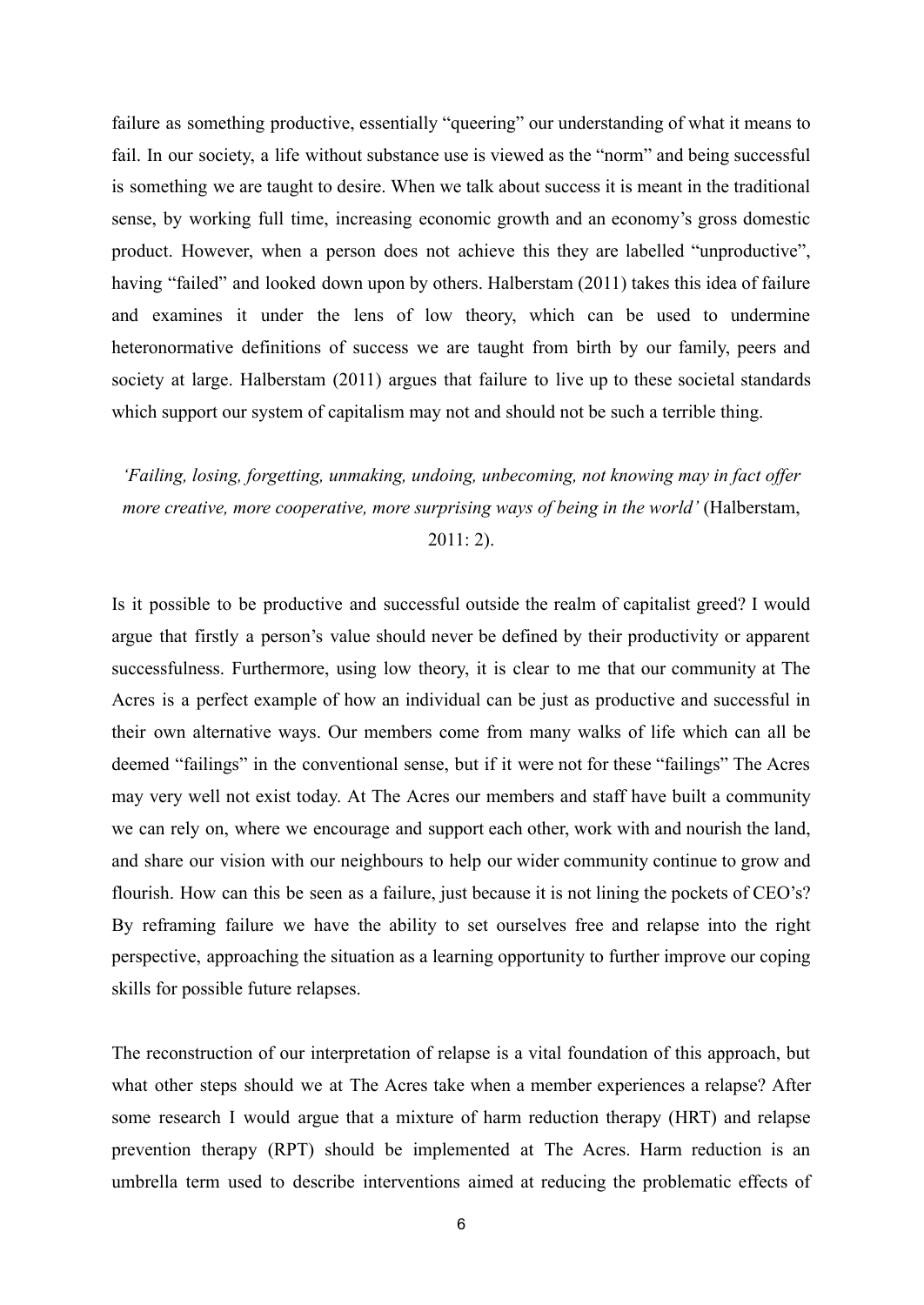various destructive behaviours (Logan and Marlatt, 2010). This can range to a multitude of behavioural disorders, but is most commonly used in tackling the effects of substance use. HRT is different to many other recovery programmes as abstinence from substance use is not a requirement, instead it supports any step in the direction of recovery no matter how small it may seem. During HRT those recovering from substance use who may have relapsed are assisted in setting reasonable goals, practicing refusal skills, identifying alternative behaviours and discussing a relapse prevention plan (Logan and Marlatt, 2010). Non-judgemental directive techniques are at the core of HRT. In many psychological studies motivational interviewing has proved effective. Motivational interviewing involves providing a non-judgemental and trustworthy space where an individual can explore their reasons for change. This allows you to build a sense of rapport with the individual and support the growth of their sense of self-efficacy, allowing them to take the necessary steps to recovery themselves (Osten and Switzer, 2013).

One of the main criticisms of HRT is its view that abstinence should not be a requirement. This difference in the definition of therapeutic progress has been labelled as enabling or excusing poor choices. This begs the question, what should we consider a poor choice? I would argue that this understanding echoes our heteronormative and capitalist fuelled definition of what it means to live a successful life, and that this needs reformation. An interesting example used in the study by Logan and Marlatt (2010) could help to visualise the argument. In their example a recovering substance user presents after 1 month of HRT treatment and reports drinking an average of 5 alcoholic drinks per night. An abstinence-based recovery programme would see this as a "failure", possibly even turning the individual away from their treatment programme as they did not deliver on their agreement to complete abstinence. Although this approach has its benefits, it may in certain cases fuel an individual's "failure" narrative. Moreover, studies suggest that when an individual in recovery experiences a relapse after a period of abstinence they have a tendency to continue to engage in problematic behaviour and give up on themselves (Melemis, 2015). This is known as the abstinence violation effect and I would argue it is another reason why a HRT approach may be more effective at The Acres.

Under a HRT approach the individuals progress would first be assessed. If an individual had previously been a heavy substance user and now experiences the odd lapse or relapse this would not signify a failure, but rather an opportunity to learn. HRT does not mean that we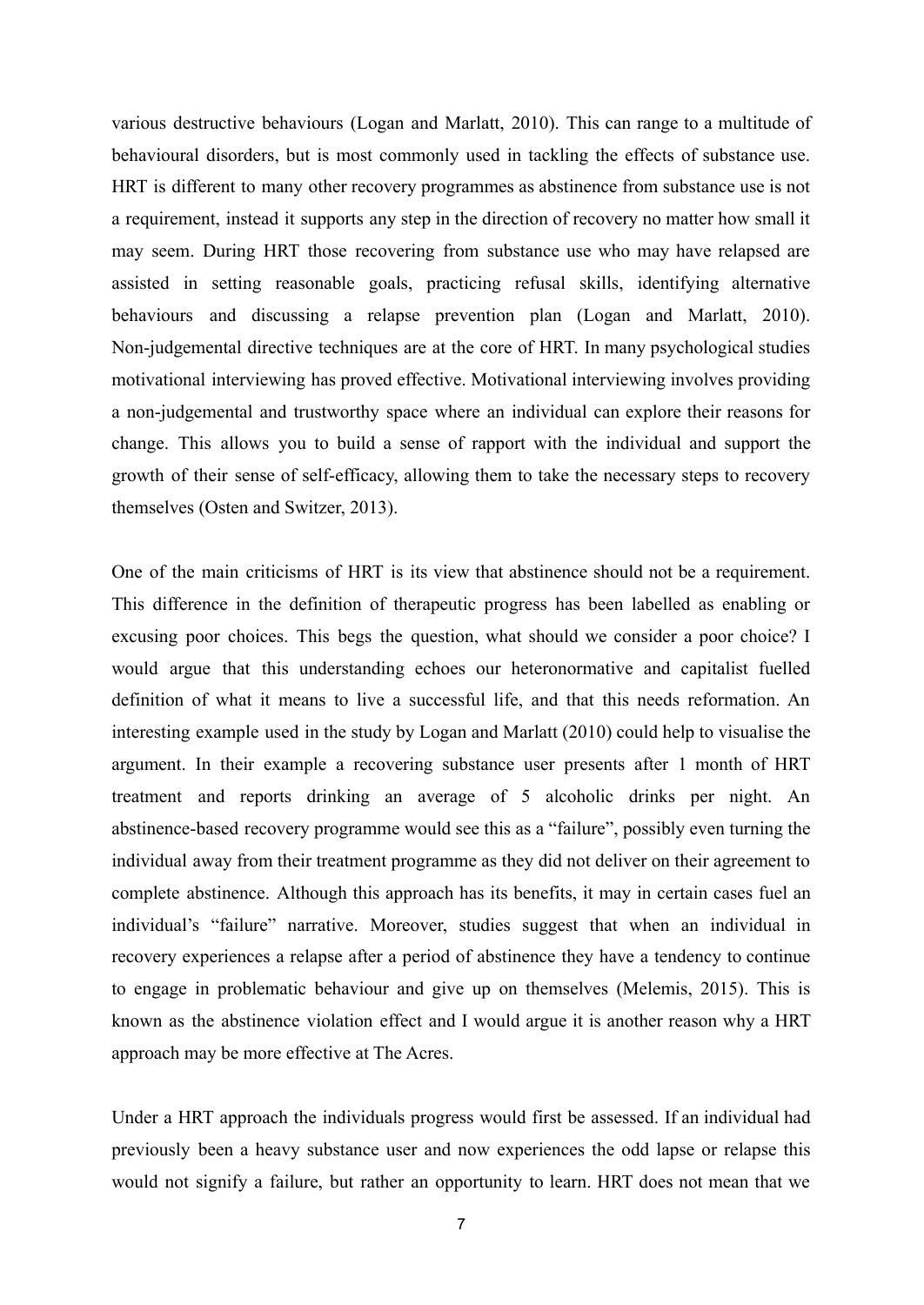ignore the negative consequences associated with an individuals decision to continue problematic behaviours, or celebrate instances of lapse or relapse (Logan and Marlatt, 2010). Rather, we acknowledge that no situation on the journey of recovery is black or white. We should not take recovery in all or nothing terms. For some people abstinence is something they want to strive for and that should be encouraged, but we should acknowledge that no journey is the same. A HRT approach means we do not withhold any services when an individual cannot or will not meet certain goals that have been set out.

## '*Harm reduction therapy means we meet the client where they are and help them along for as far as they will let us'* (Osten and Switzer, 2013).

Many studies suggest that when any individual attempts to change a problematic behaviour, an initial setback known as a lapse, often followed by a complete relapse into the previous behaviour pattern, is highly probable (Witkiewitz and Marlatt, 2004). If those in recovery are likely to experience a relapse, then why do we label this as a "failure"? A relapse is not something we cannot merely avoid. It is important to acknowledge and accept this possibility, and put personally tailored strategies in place which detail how to cope effectively in the case of a relapse. This approach is known as relapse prevention therapy (RPT) and can be used in addition to HRT to support our members at The Acres who may have experienced a relapse to improve their coping skills and prevent future instances.

The first step in RPT is the assessment of any potentially high-risk situations for a recovering individual. Through motivational interviewing expectations of the perceived positive effects of substance use can be challenged and the individuals sense of self-efficacy to make more informed decisions in difficult situations can be promoted (Osten and Switzer, 2013). In 1985 Marlatt established a cognitive-behavioural model of relapse which highlighted increases in stress levels as triggering high-risk situations. Marlatt's model featured below displayed how a slight reduction in coping efficacy greatly increases the likelihood of a person using an ineffective coping response, increasing the probability of a relapse (Witkiewitz and Marlatt, 2004). However, this earlier model was criticised for placing relapse factors in a hierarchal order, with certain aspects given more gravity than others.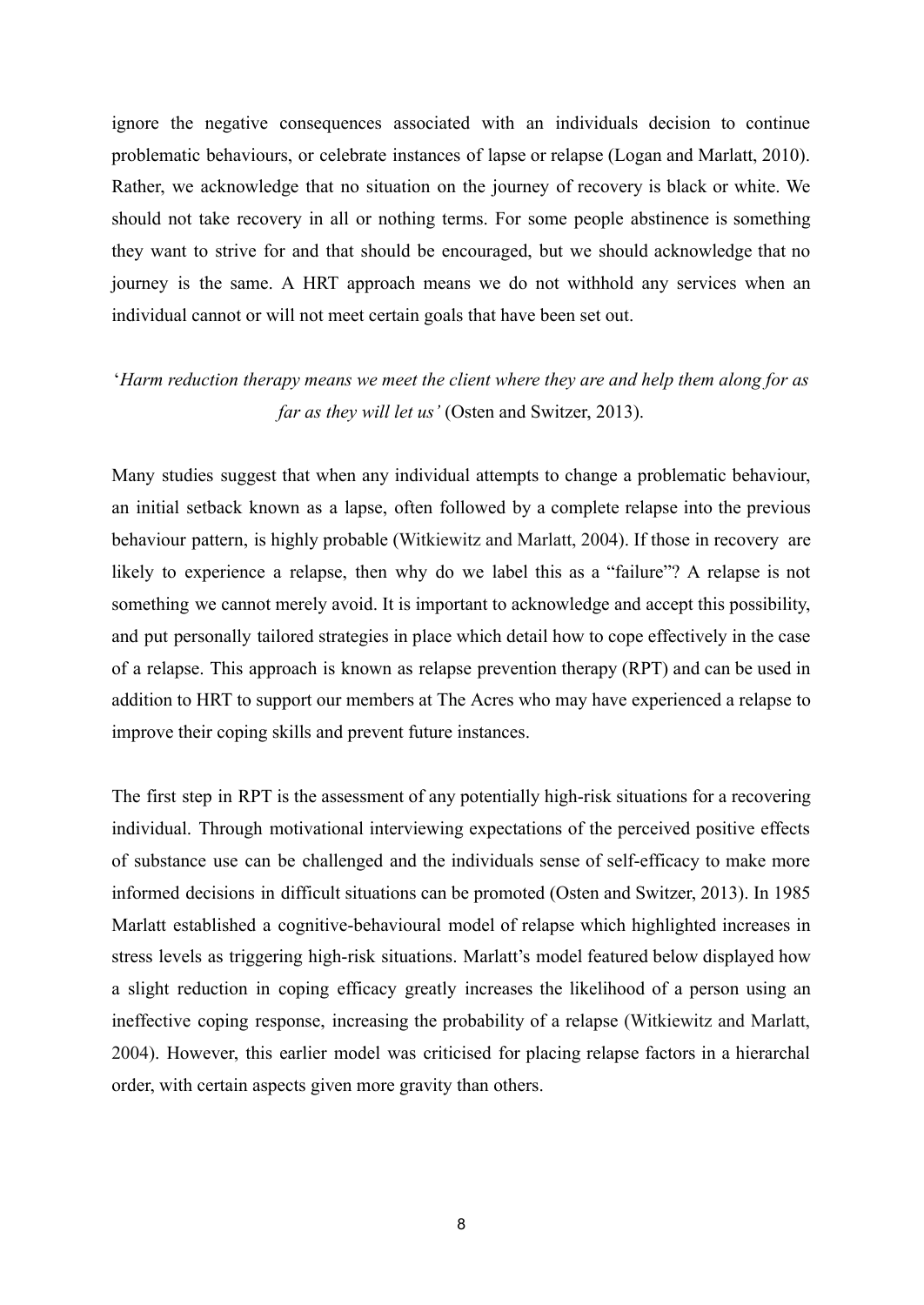

Figure 2: Cognitive-Behavioural Model of Relapse Source: Witkiewitz and Marlatt, 2004, pp. 225.

This led Marlatt and Witkiewitz (2004) to develop the dynamic model of relapse which focuses on the interrelationships between dispositions, contexts and experiences, reconceptualising relapse as a multidimensional and multicausal system. In the model, a person's distal risks, such as family history and social support, are defined as their predisposed vulnerability to experience a lapse in their recovery. Proximal risks, such as self-efficacy and motivation, are added factors which then help to realise the probability of a lapse. These risks are situated within tonic processes and phasic responses. Tonic processes signify an individual's chronic vulnerabilities which can build up and lead to a relapse, whereas phasic responses are an individual's situational experiences which have the possibility to change their substance use behaviour. Witkiewitz and Marlatt (2004) outline several studies which have demonstrated this model as self-efficacy (a tonic process) has been found to predict lapses, while the daily variation in self-efficacy (a phasic response) can predict an individual's progression from a lapse to a relapse. Therefore it is clear that a lapse or relapse is far more complex than we may think as the dynamic interaction between these various factors can direct an individual into a high-risk situation. Any seemingly unimportant changes in the life of an individual in recovery has the possibility of igniting a multitude of triggers and their consequences. It is imperative that we at The Acres recognise the complexity of this issue when constructing our relapse prevention strategies.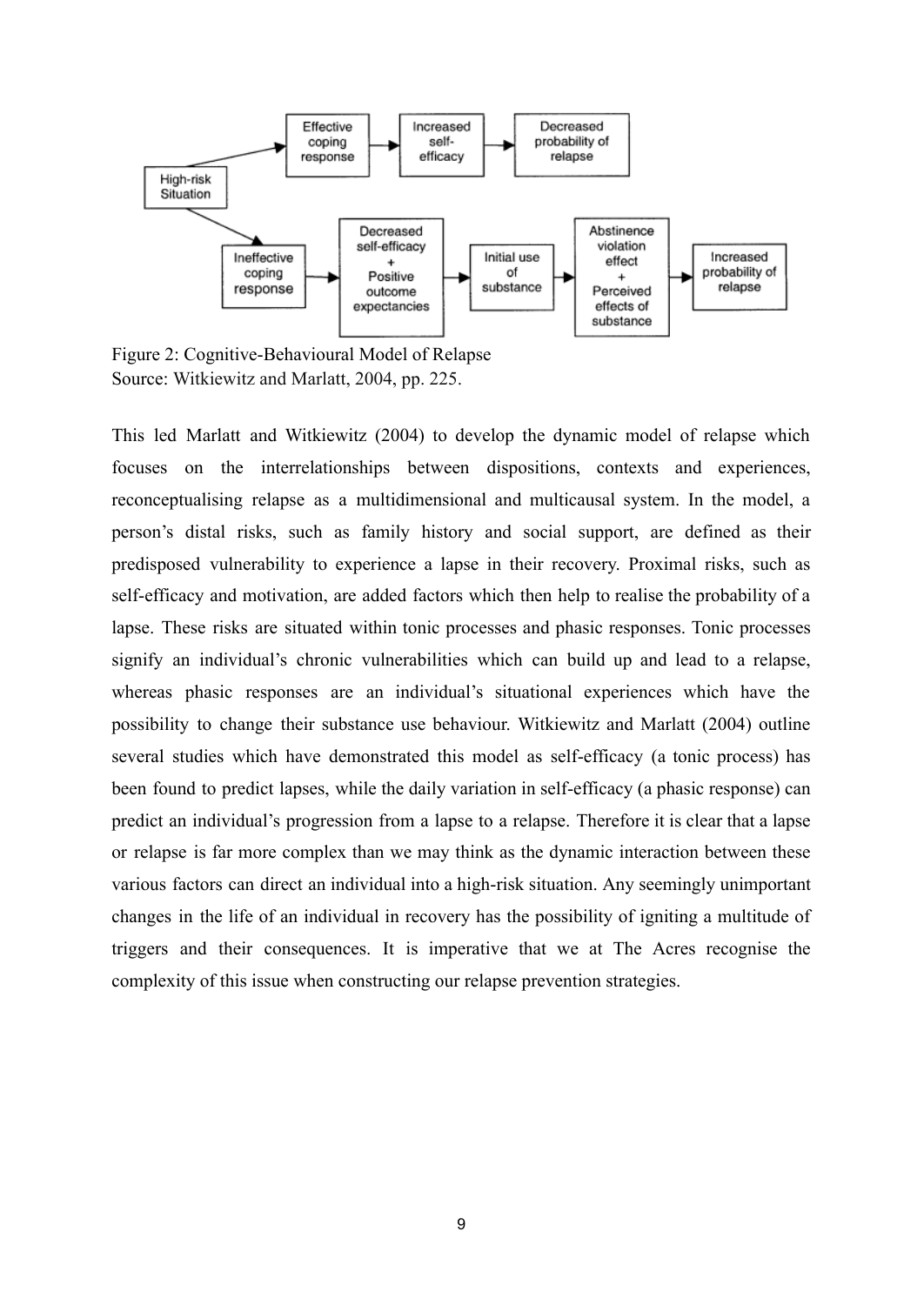

Figure 3: Dynamic Model of Relapse Source: Witkiewitz and Marlatt, 2004, pp. 230.

A further consideration for RPT mentioned in many studies is that the experience of deprivation may compel a recovering substance user to try to fill the void the best way they know how, their substance (Melemis, 2015). The following acronym spells out the five most common emotions associated with deprivation which we should keep a close eye on as they may ignite a lapse/relapse:

- **B Boredom**
- **H Hunger**
- **A Anger**
- **L Loneliness**
- **T Tiredness**

This acronym signifies a cluster of emotions which a person in recovery may mistake as an urge to use their substance. When hungry and sleep deprived a person's judgement and sense of impulse control may be impaired, increasing the likelihood that they will fail to respond effectively to an external trigger (Melemis, 2015). Boredom, anger and loneliness then are common triggers for anxiety for any sober person, a feeling that can be magnified for substance users, with boredom being a deprivation of engagement, anger of understanding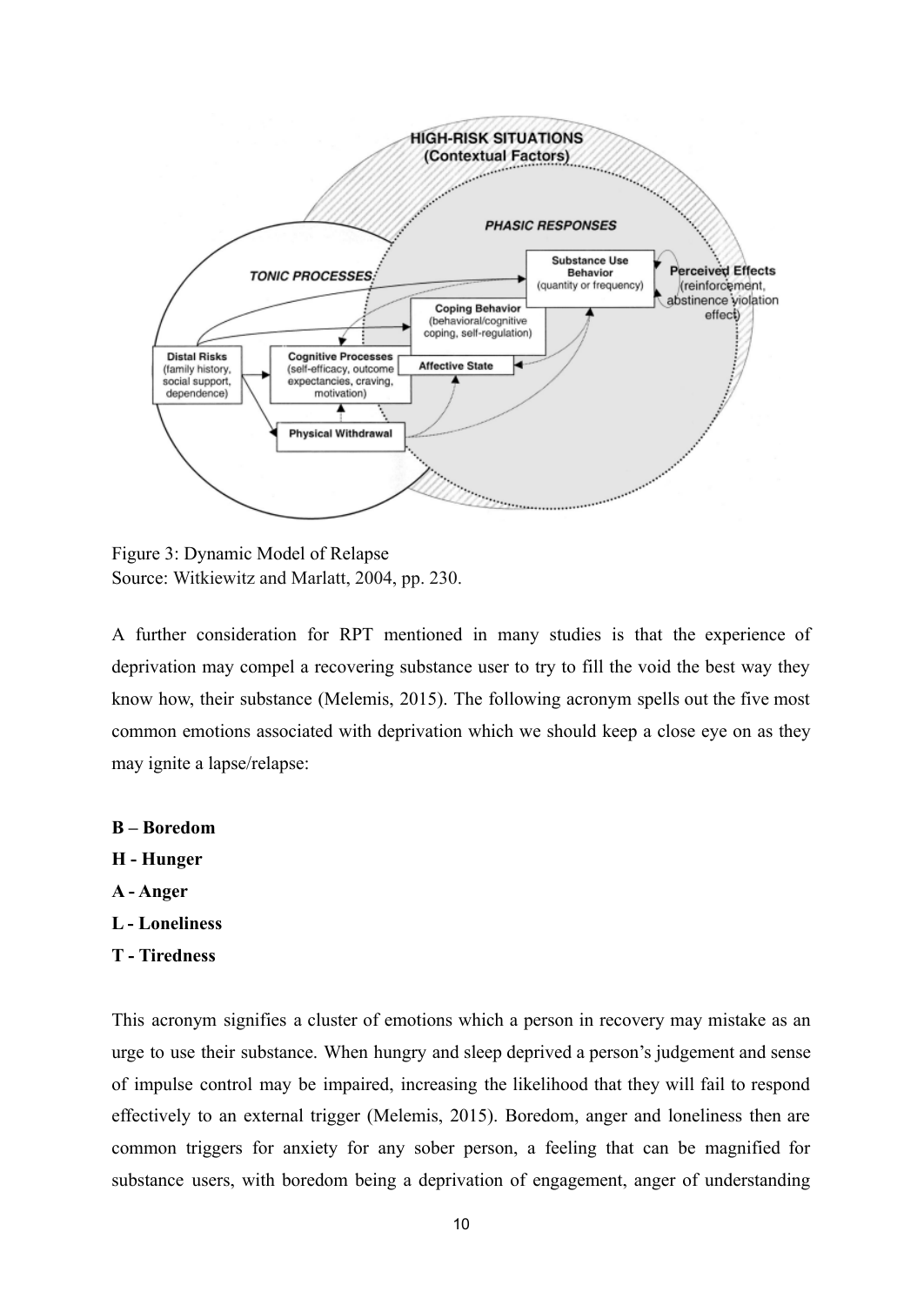and loneliness of engagement and often love (Melemis, 2015). For a substance user their substance is often used as a tool to combat those feelings of deprivation. However, it is not only negative feelings which can trigger relapse. Any feeling in an extremity can lead to a relapse. For instance, extreme happiness could trigger a recovering person to want to experience even greater levels of pleasure such as when they used a substance (Osten and Switzer, 2013). Learning how to work through these feelings in healthy ways with fun sober activities is a crucial step needed in a person's recovery. We need to work with our members at The Acres to determine their threshold tolerance, which can be monitored and adjusted in accordance with recovery progress and different life stressors. This is why it is crucial that we build trust with our members at The Acres so that they may feel comfortable to openly and honestly discuss their feelings with us. When they confide in us that they are feeling an urge to use a substance we need to implore them to reflect on whether they are actually feeling this urge, or are they misinterpreting their need for something else.

But what are the benefits of RPT and has it been found to work? Studies suggest there is the existence of a lapse-relapse learning curve in RPT (Witkiewitz and Marlatt, 2004). In the findings there was a higher chance of a lapse immediately following treatment, but developments in coping skills developed in RPT then decrease the probability of a relapse over time. RPT seems to provide continued improvement over a longer period of time, whereas other treatments may only be effective during a shorter time period (Witkiewitz and Marlatt, 2004). Ultimately RPT requires hard work, but the benefits are long-lasting.

One final point I would like to stress is the importance of keeping close ties with our wider community, its facilities and services in our approach to support our members at The Acres who may be in substance use recovery. For example, successful opioid substitution therapies have been developed for those who are recovering from heroin, oxycodone, oxycontin and morphine use. Studies suggest such therapies have reduced illicit opioid use, HIV risk behaviours, criminal activity and opioid related deaths (Logan and Marlatt, 2010). Although Canada is currently experiencing an opioid crisis and opioid use should not be encouraged, these therapies have been found to provide a less harmful substitution which can be used under medical supervision to ween an individual off more harmful drugs. These therapies remain controversial however, and are currently under strict governmental regulation, which limits our availability.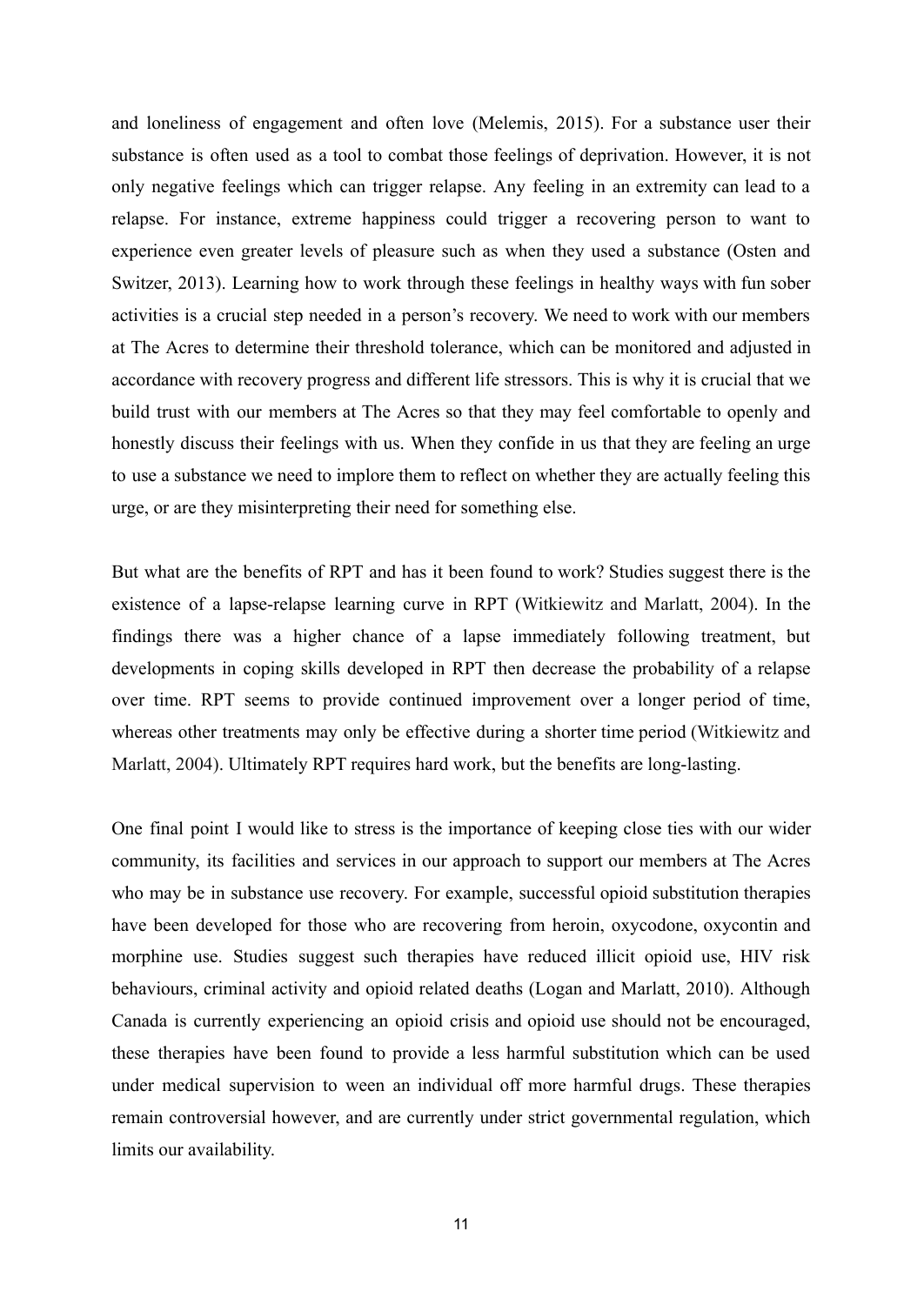Needle and syringe exchange programmes have been developed to reduce the spread of blood-borne diseases among injective drug users. In terms of effectiveness, a review of 45 studies from 1989 to 2002 concluded that these programmes are effective, safe and cost effective, with no evidence of any harmful effects (Logan and Marlatt, 2010). More recently safe injecting facilities have been introduced where an individual can bring their own drugs and are then provided with clean equipment, medical supervision and a safe way of disposing of their drug paraphernalia. Similarly, over 25 studies have been published highlighting the success of these facilities. The reports have documented significant reductions in needle sharing and reuse, overdoses, injecting/discarding needles in public spaces, fatalities due to overdose and interestingly an increase in enrolment levels in detoxification programmes and other therapies (Logan and Marlatt, 2010). Although controversial, research suggests reduced harms to both individuals and communities. As previously mentioned, a lapse which may lead to a relapse is highly probable for recovering substance users. Therefore I would argue that these services should be highlighted with our members at The Acres to prepare them in the event of a relapse, ensuring they are aware of harm reduced methods of substance use. Ultimately substance use is inevitable for some people and we need to take a humanitarian approach to this issue.

In conclusion of this section I would like to stress the importance of reconstructing our understanding of the relapse. By framing a relapse as a "failure" we only add to the likelihood of future relapses. The implementation of a HRT and RPT approach would allow us to assess the situation of individual members and set goals without withholding our support if these goals are not met. It is integral that we promote open and non-judgemental conversation in order to identify triggers, develop coping mechanisms and re-envision the relapse as an opportunity for further learning. By keeping close ties with our local services in Edmonton we could recommend members if they experience a major relapse in their recovery. This way they can get the help they need which we may not be qualified to give, without compromising the sobriety and possibly the safety of other members and staff.

As previously mentioned however, loneliness and isolation can trigger relapse or be damaging for an individual's mental health. Therefore I would argue that it is vital that we do not to make any members at The Acres who have experienced a relapse feel excluded from their community. Perhaps we can continue to have group check ins and meetings where members who are undergoing treatment or actively using drugs are invited, but only under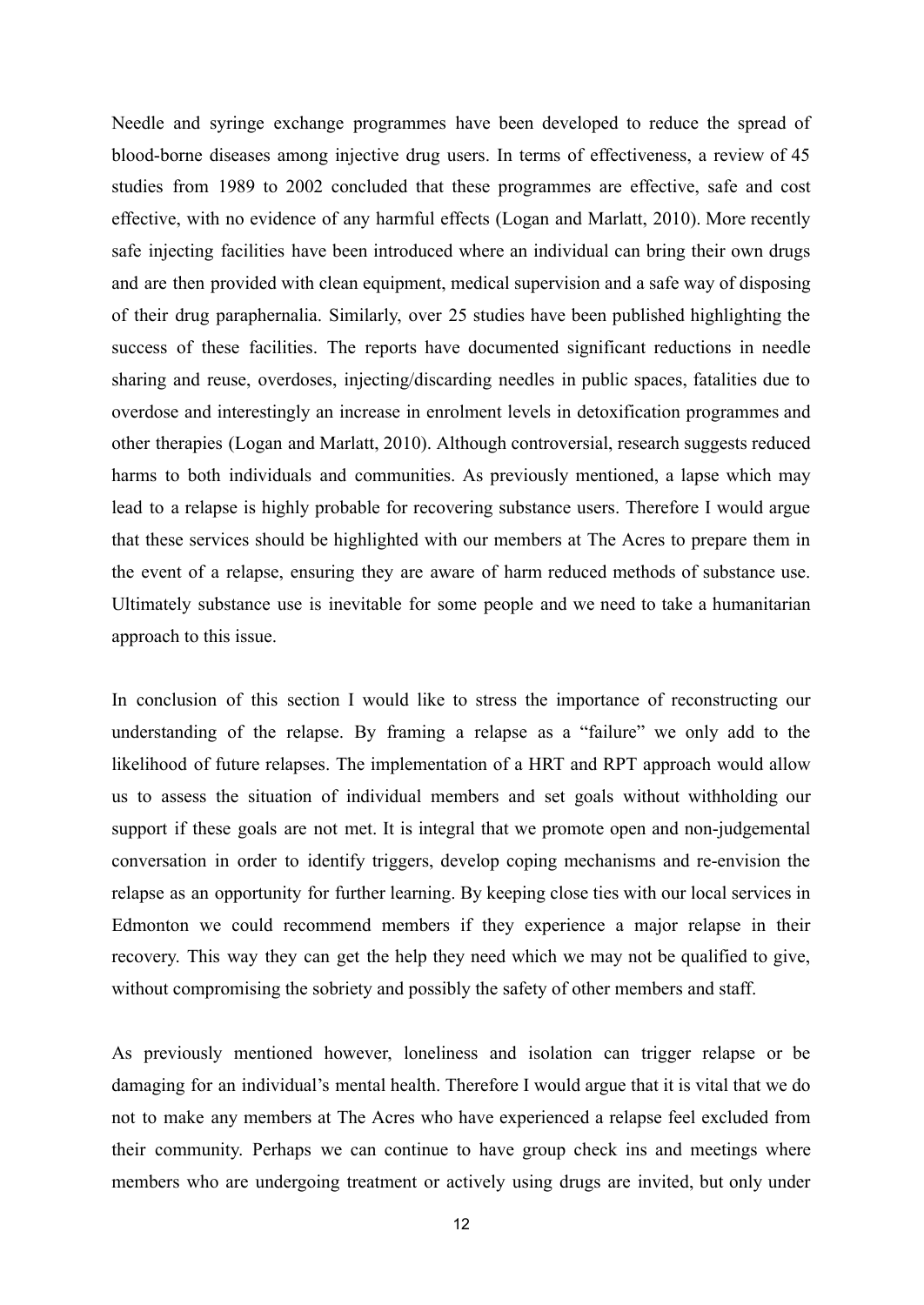the mutual agreement that active substance use is prohibited on site. This way all members can remain involved in the community while the sobriety of others is respected. Before any meeting however, it is vital that all members are first assessed. We would need to discuss with each member whether they feel comfortable or stable enough in their recovery to engage with members who may have resumed substance use. People who use substances, places where substances can be purchased or used, as well as substance paraphernalia and substances themselves are all listed as common triggers in inciting a relapse. Due to this it would be impossible to house active substance users and those in recovery simultaneously at The Acres, which Leonie will develop on further in the following section. We should always bear in mind that no two stories are the same. In sum, relapse should be normalised as a common aspect of recovery and if a member at The Acres has a relapse and leaves, but then chooses to come back and agrees to stop actively using on site we should welcome them back without any reservations, even if they are not prepared to completely cut out their substance use in general.

#### **Raising the question: Can we accommodate active drug users at The Acres?**

In the previous sections we have examined normative understandings of relapse and explored possibilities of providing harm reductive support to those who have relapsed and wish to recover. In this section, I elaborate on whether we can provide support to individuals who actively use substances at The Acres and wish to continue doing so. I am student volunteer from Germany working remotely to support Lady Flower Gardens and The Acres project. I first got in contact with Kelly from Lady Flower Gardens through a cooperation of my German University with the University of Alberta. When she told me about their plans for The Acres, the idea resonated deeply with me. In recent years I have learnt to appreciate the power of grassroots organisations. Too often, we look for a quick and easy fix for a problem. The issue with this approach is that it does not tackle the root cause of the problem, it only treats the symptoms. The word "root" derives from the Latin word "radix" which is why the English word "radical" means to tackle a problem at its root. This is exactly what grassroot organisations do. A grassroot organisation needs creative minds and passionate people that are committed to the cause of tackling the root cause of the problem. With substance use, there are plenty of causes that can cause people to start using substances or to relapse, for instance temptation by mates, seeking pleasure, well off living, mental stress, irritation,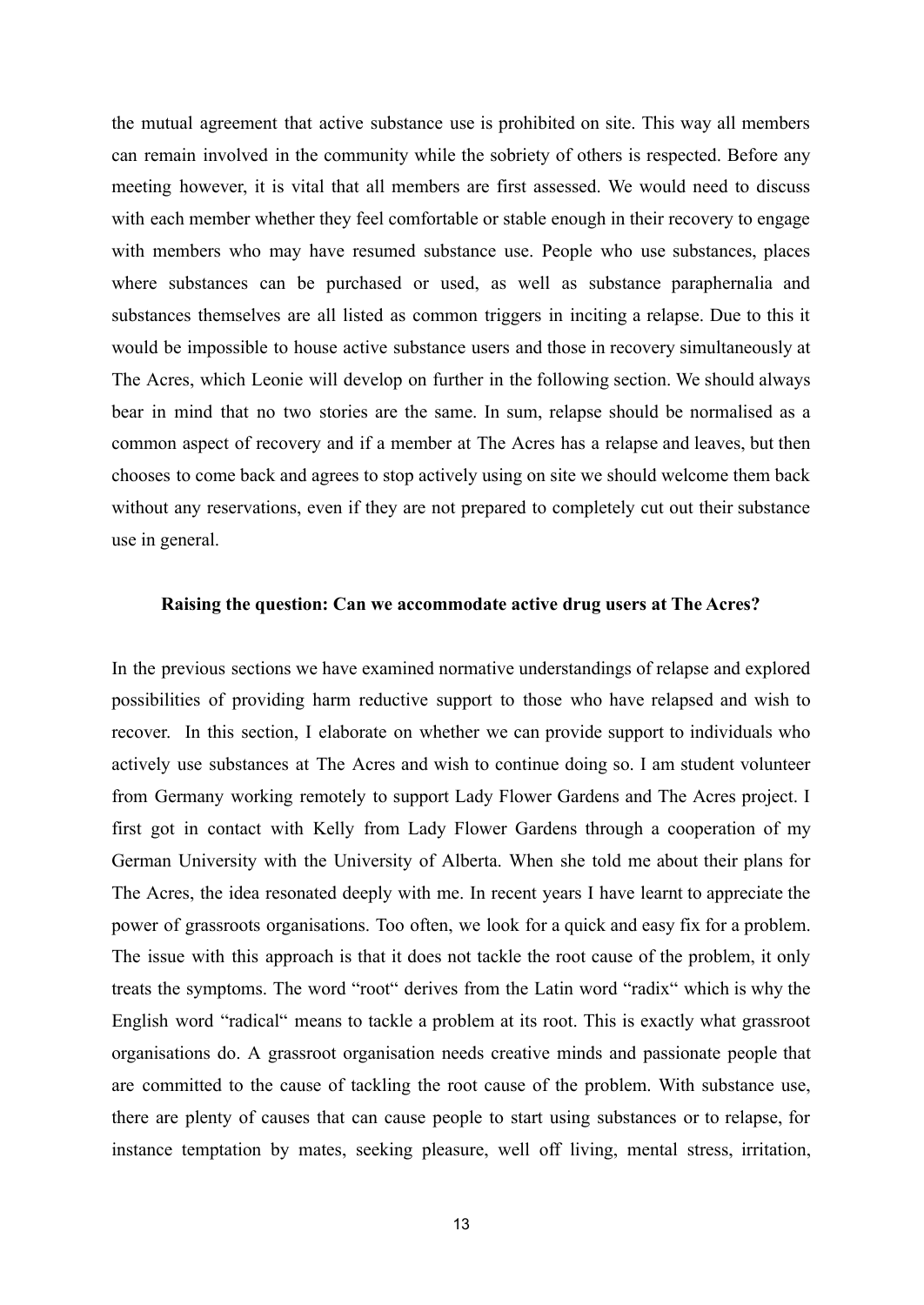demoralisation, family conflicts, unemployment, feeling distrusted by the family, lack of care or love from the family, and discrimination (Wang and Wang 2007).

The aim of this project is to minimise those triggers by providing a safe, non-judgmental environment for substance users. Edmonton, like many places in this globalised world, is a diverse city with people who have made very different life experiences for various reasons. It can be challenging to feel connected or to reach out to people with a different background when the Western world has made us internalise the naturalisation and essentialisation of the colour of our skin, our sexual orientation, our bodies or our socio-economic background. I feel that for this reason, it makes a lot of sense that The Acres is working with the concept of "Mutual Aid" by Dean Spade (2020), which makes a suitable framework for the project. In the concept of Mutual Aid, people from one community support one another no matter their backgrounds. Spade (2020:33) proposes that communities should support the most marginalised "through collective action rather than waiting for saviours". He offers three tools that can be used to transform a community into a supportive network, which was elaborated on page 11 in the governance section of The Acres report. Using the concept of Mutual Aid, the Edmonton community at The Acres could grow and learn how to share one space in peace and with respect for each other, but also learn to value our differences and understand what it means to love and support one another despite and maybe even because of our differences. At The Acres, this can be made possible through the connecting link that is the land that is shared and cultivated by all residents who then come together as a community.

Experiences made by Edmonton residents can include having been to prison or to a psych ward. There are also people who are drug users. Some of them stopped using, some of them want to stop using and some of them want to continue using. As difficult as it can be watching a friend or a family member using because there can be harmful consequences for themselves and sometimes others, it is their body, their life and therefore their decision which is a lesson that we all need to learn. As mentioned earlier, The Acres tries to tackle the root causes of the problems and the problem is not the substance user or the substance itself, but the way that society looks at this issue and the way we choose to deal with it. What I mean by this becomes clear when we look at the three main features that constitute the philosophy behind harm reduction as outlined by Bierness (2008): *Pragmatism* means that we recognise that substance use is inevitable in a society. Therefore, it is necessary that we make a joint effort to minimise potential harms. We need to establish *Humane Values* in this community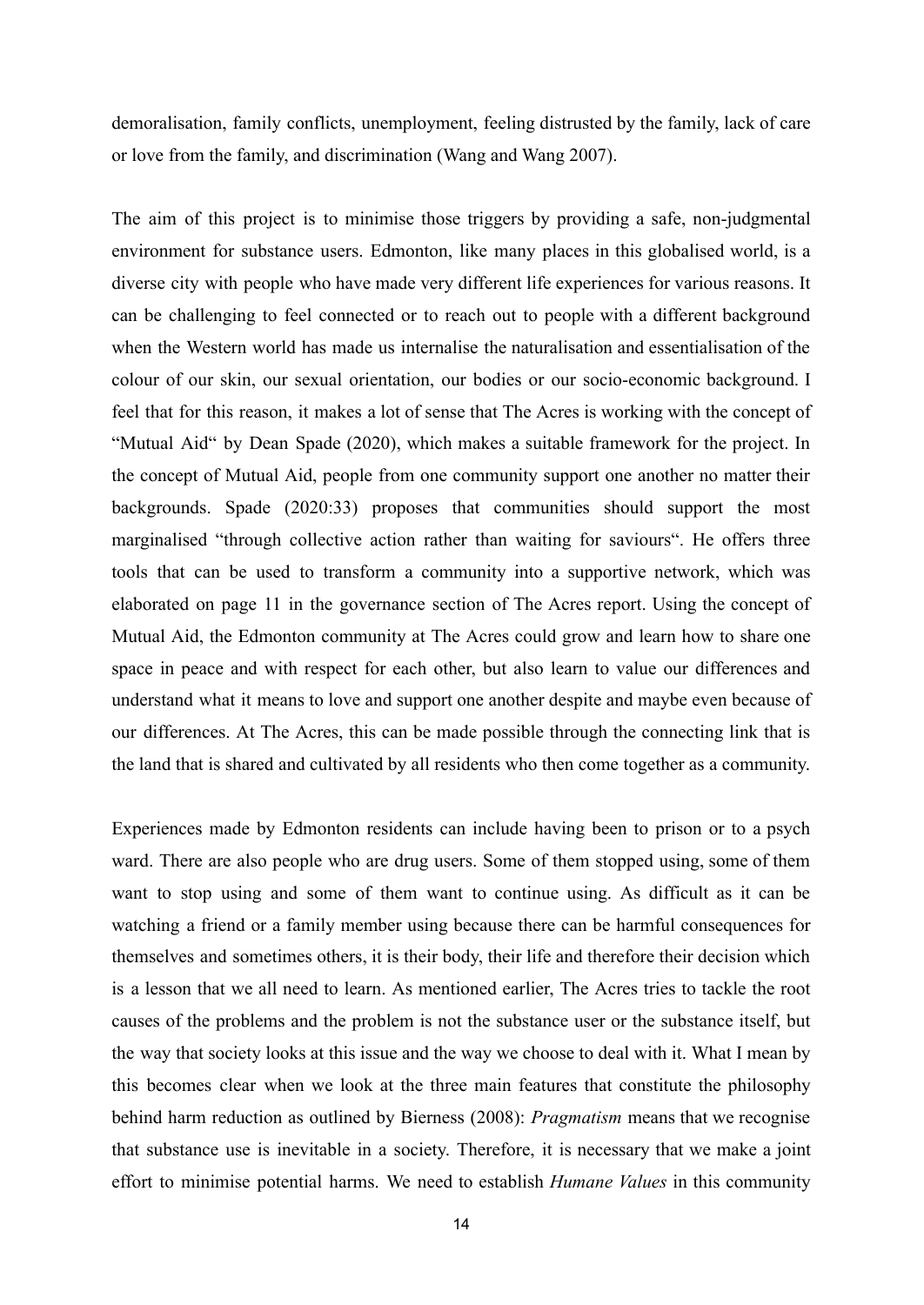where the individual choice is considered and people who decide to keep using substances are not being judged. The dignity of those who use is respected. Thus, we need to *Focus On Harms*: An individual's substance use is a secondary concern to the potential harms that may result in that use. The concept of harm reduction is not new. We use harm reduction measures every day, not only in the context of substance use. Harm reduction also means using a helmet when cycling or a seatbelt when driving. It is a practice that we use to minimise risk (Bierness 2008). To summarise, substance use is inevitable in a society, and addictive behaviour is more common than we think. But the consequences of the use differ and therefore different harm reduction measures must be taken.

As a conclusion, we need to start a conversation about what we can do as a community to support not only those who have stopped using drugs, or those who have relapsed after going through recovery, but also those who made the choice to keep using drugs. It goes without saying that the same type of harm reduction cannot be used for everybody. Where recovered individuals can benefit from care and support from their family and society, employment assistance and changing their living environment, an individual that is actively using substances would have different needs. We might even go as far as saying that their needs interfere and are not easily reconciled. Changing a recovering user's living environment for example usually involves taking them away from people who are using substances, as one of the main causes for relapse is temptation by their mates (Wang and Wang 2007). As we could not find any studies of communities where active substance users have been living together with abstinent users, it is challenging to think about how this could be made possible. While brainstorming with my peers we had the idea to create areas where drugs can be used, but not in the communal spaces. The aim is to keep them as part of the community, so another idea was to have regular meetings where people check in with one another in order to keep the communication open. To create a structure to these meetings, a peer support programme could be established within The Acres, where non-substance users are trained to check in with substance users. This way, those who are in potential danger of relapsing themselves might not come into interaction with active users while they are not sober. Of course, community events would need to be attended sober, so no one is exposed to any potential risks.

The issue with this, we discussed, is that those who are actively using substances can still put other community members into danger or trigger abstinent users to relapse when they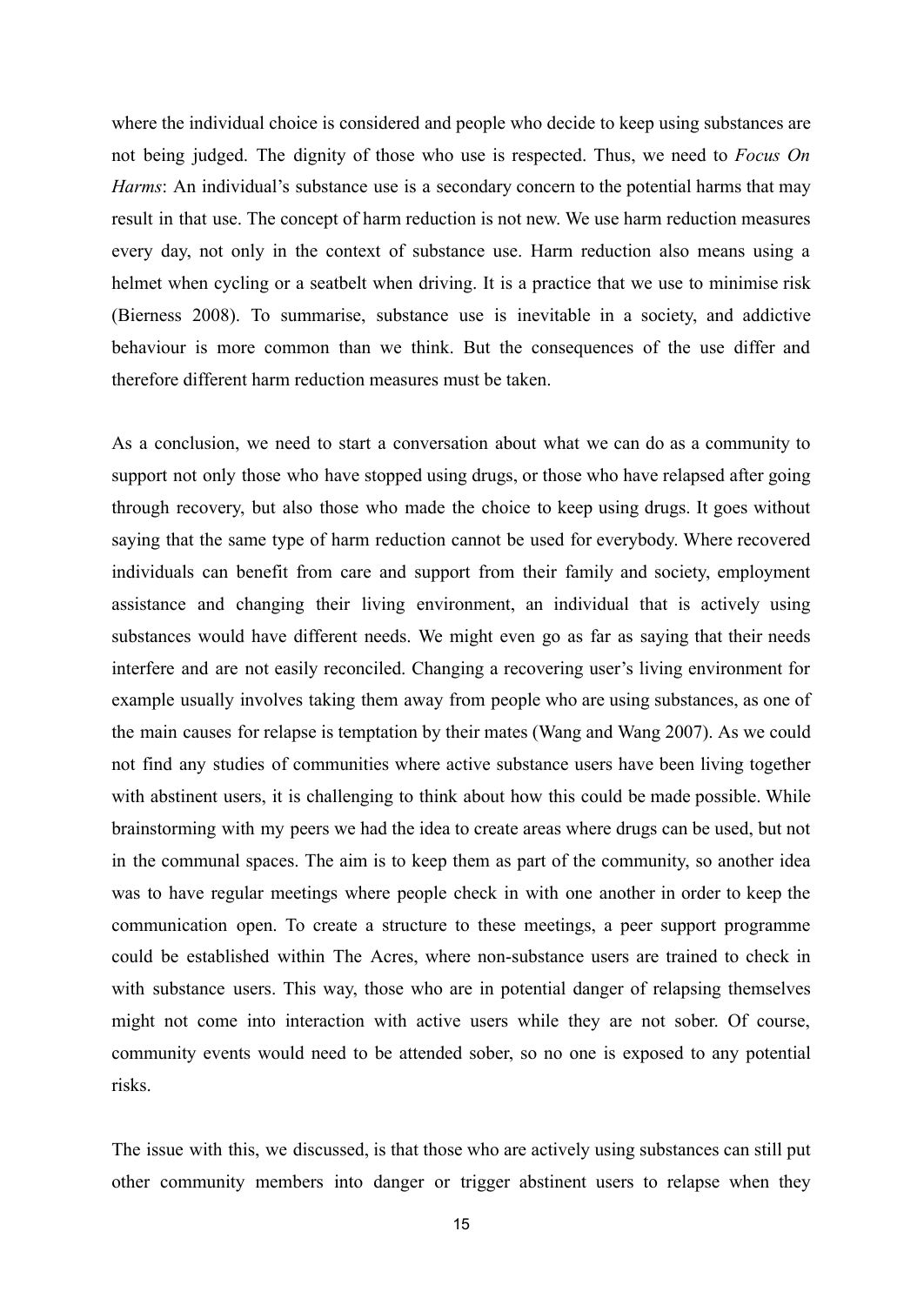interact. Schiffer et. al (2011) conducted a study showing that substance use disorders in men can cause structural brain alterations that are associated with violent behaviour. While still aiming to fight stigmatisation of substance users, we do have to face the fact that substance use does change a person's behaviour and they might engage in activities that they would not engage in when they are sober. This can potentially harm another person, especially those who made the choice to recover. While we must respect the choice they made and trust in their ability to judge what is the most effective for them to reduce harm, we also need to consider the needs of those individuals that come to interact with them. Where one individual's life choice is putting other peoples' lives at risk, it seems that the individual needs to be removed from this community, for we cannot risk an entire community's safety for the well-being of one person. It does not seem right to pull away the support from this person as they are just as deserving of love and support as everyone else and the question raised in this section is - as it seems - a moral dilemma. But how can this dilemma be resolved?

I might not be able to give an easy answer, or any clear answer, to this question today. However, we should not shy away from dealing with questions that are difficult to answer, as those type of questions are sometimes the ones that need to be discussed most. Sometimes, we need to be able to withstand the urge of finding a quick answer and endure the feeling of not knowing what to do. In this case, a decision needs to be made and since there seems to be no research to show that including active substance users in a project like this can work without putting others at risk, it seems to be the solution for now not to include them into this community for the safety of the community. As this decision is based on preliminary discussions and is only as informed as it can be at this point in time, I want to emphasise that further research is needed on policies for communities with active and inactive substance users. Ultimately, we still need to keep in mind that not including a person who is using substances can have serious consequences for them. We shall not forget about them. This paper is not offering a solution, but it is an exploration of where to go, and raising awareness of this issue that needs a solution. Luckily, this growing grassroots community has plenty of creative minds that are working towards finding a solution for this problem. Tremendous things can be achieved when we unite.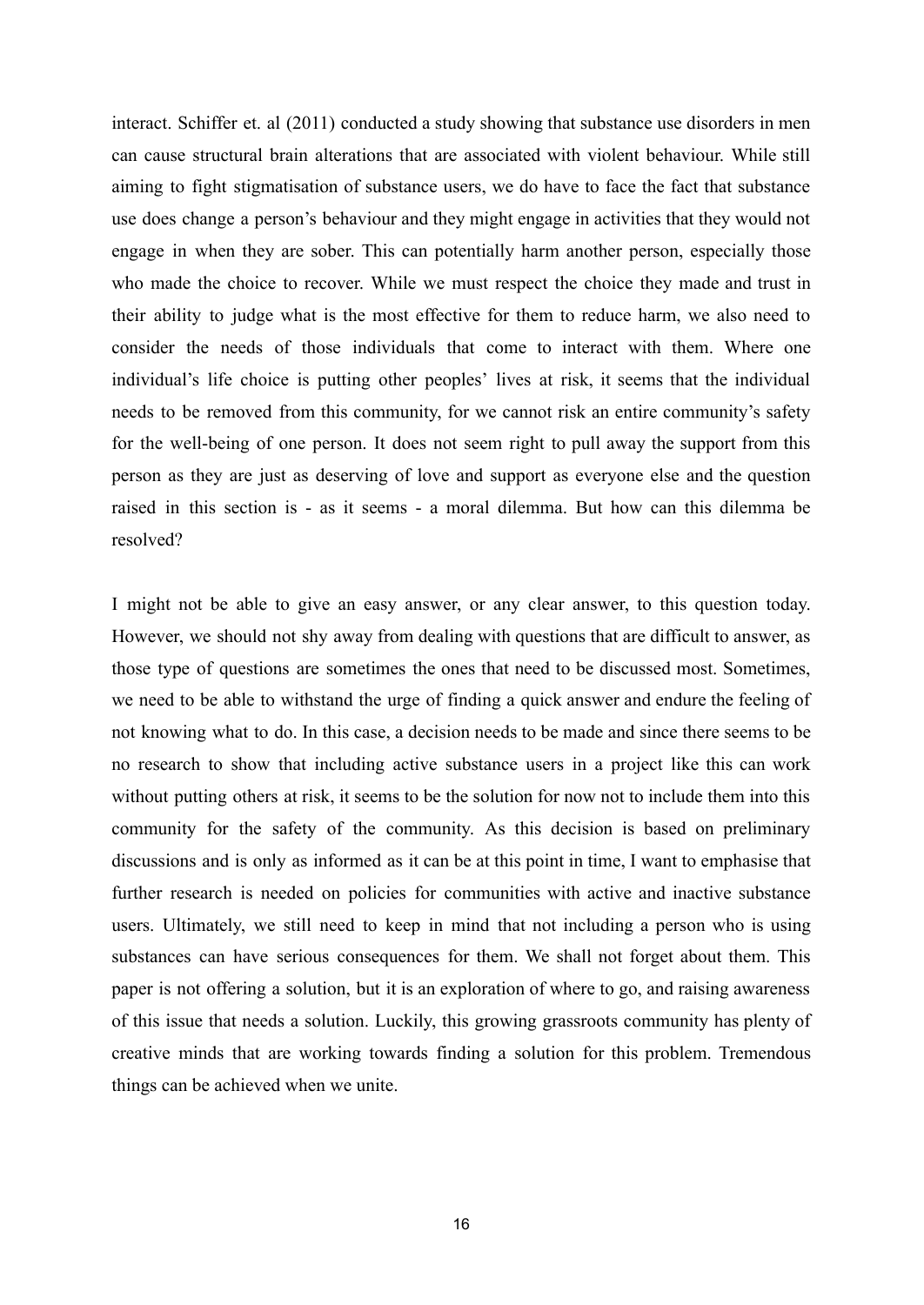### **References**

- Bierness, D. (2008) Harm Reduction: What's in a name? Canadian Center on Substance Abuse National Policy Working Group. Retrieved from: [http://www.ccsa.ca/Resource%20Library/ccsa0115302008e.pdf.](http://www.ccsa.ca/Resource%20Library/ccsa0115302008e.pdf)
- Cuffel, B. J., Shumway, M., Chouljian, T. L., & Macdonald, T. (1994). A longitudinal study of substance use and community violence in schizophrenia. Journal of Nervous and Mental Disease, 182(12), 704–708.
- Halberstam, J. (2011). *The Queer Art of Failure.* Duke University Press.
- Logan, D. E. and Marlatt, A. G. (2010). 'Harm reduction therapy: a practice-friendly review of research', *Journal of Clinical Psychology*, 66(2), pp. 201-214.